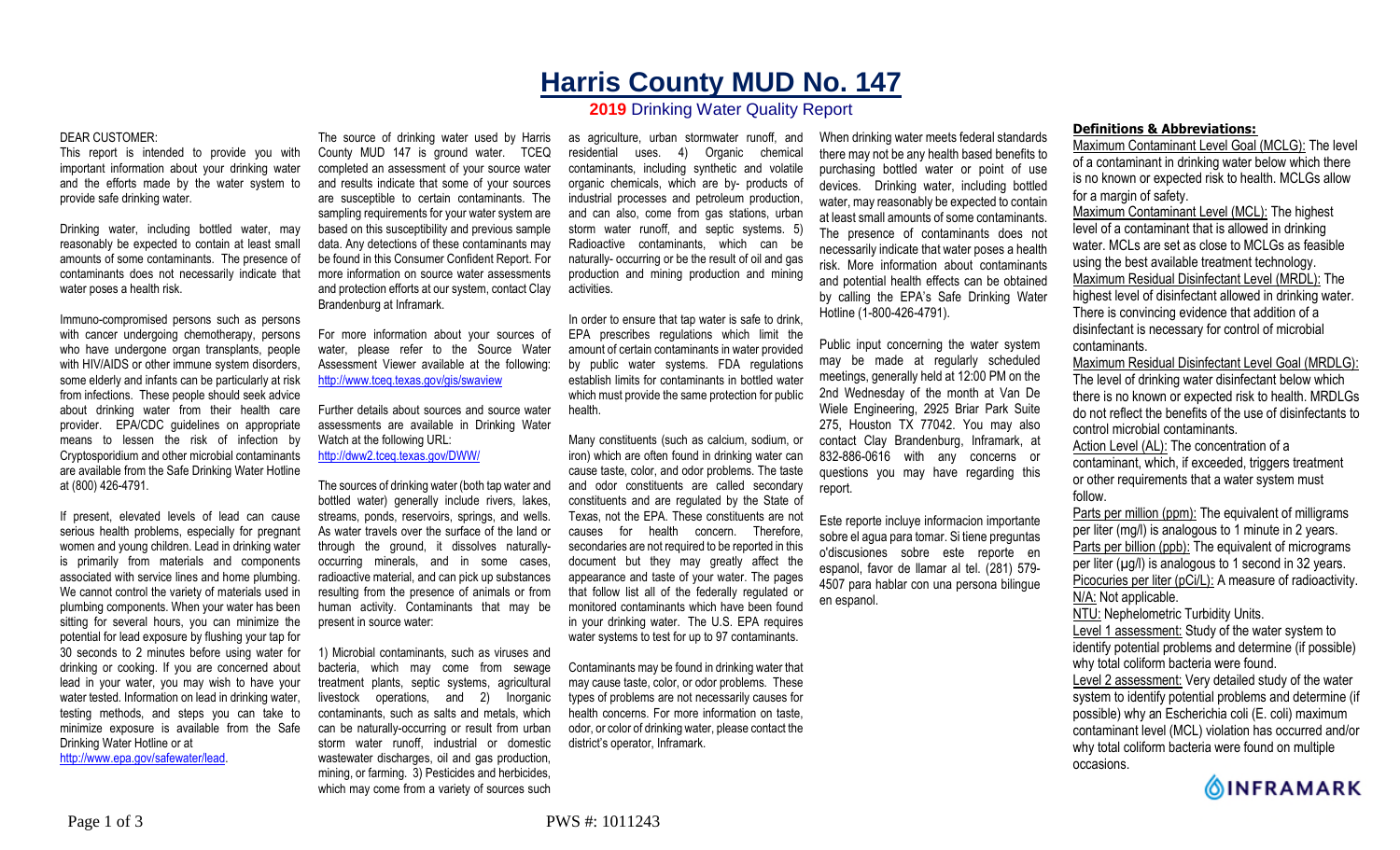| <b>Substance</b>                                             | Unit<br><b>of</b><br><b>Measure</b>        | Year | <b>MCL</b>                  | Average<br>Level<br><b>Detected</b>  | Minimum - Maximum<br>Level<br><b>Detected</b>            | <b>MCLG</b>     | $\ln$<br>Compliance | <b>Typical Sources</b>                                                                                                        |
|--------------------------------------------------------------|--------------------------------------------|------|-----------------------------|--------------------------------------|----------------------------------------------------------|-----------------|---------------------|-------------------------------------------------------------------------------------------------------------------------------|
| Radioactive Contaminants (Regulated at the Water Plant)      |                                            |      |                             |                                      |                                                          |                 |                     |                                                                                                                               |
| Uranium                                                      | ug/L                                       | 2017 | 30 <sup>°</sup>             | 7.1                                  | $7.1 - 7.1$                                              | 0               | Yes                 | Erosion of natural deposits.                                                                                                  |
| Gross Alpha                                                  | pCi/L                                      | 2017 | 15                          | 6                                    | $6 - 6$                                                  | $\mathbf{0}$    | Yes                 | Erosion of natural deposits.                                                                                                  |
| Gross Beta                                                   | pCi/L                                      | 2017 | 50                          | 4.9                                  | $4.9 - 4.9$                                              | $\mathbf 0$     | <b>Yes</b>          | Decay of natural and man-made deposits.                                                                                       |
| <b>Inorganic Contaminants (Regulated at the Water Plant)</b> |                                            |      |                             |                                      |                                                          |                 |                     |                                                                                                                               |
| Nitrate                                                      | ppm                                        | 2019 | 10 <sup>°</sup>             | 0.15                                 | $0.15 - 0.15$                                            | 10 <sup>°</sup> | <b>Yes</b>          | Runoff from fertilizer use; leaching from septic tanks, sewage; erosion of natural deposits.                                  |
| Fluoride                                                     | ppm                                        | 2017 | 4                           | 0.72                                 | $0.72 - 0.72$                                            | 4               | Yes                 | Erosion of natural deposits; water additive which promotes strong teeth; discharge from fertilizer and<br>aluminum factories. |
| Arsenic                                                      | ppb                                        | 2019 | 10 <sup>°</sup>             | 2.8                                  | $2.8 - 2.8$                                              | $\mathbf 0$     | <b>Yes</b>          | Erosion of natural deposits; runoff from orchards; runoff from glass, and electronics production<br>wastes.                   |
| Barium                                                       | ppm                                        | 2019 | $\overline{2}$              | 0.22                                 | $0.22 - 0.22$                                            | 2               | Yes                 | Discharge of drilling wastes; discharge from metal refineries; erosion of natural deposits.                                   |
| <b>Substance</b>                                             | <b>Unit</b><br><b>of</b><br><b>Measure</b> | Year | <b>MRDL</b>                 | Average<br>Level<br><b>Detected</b>  | Minimum - Maximum<br>Level<br><b>Detected</b>            | <b>MRDLG</b>    | In.<br>Compliance   | <b>Typical Sources</b>                                                                                                        |
| <b>Maximum Residual Disinfectant Level</b>                   |                                            |      |                             |                                      |                                                          |                 |                     |                                                                                                                               |
| <b>Chlorine Residual</b>                                     | ppm                                        | 2019 | 4.0                         | 1.62                                 | $1.42 - 1.83$                                            | 4.0             | Yes                 | Water additive used to control microbes.                                                                                      |
| <b>Substance</b>                                             | Unit<br><b>of</b><br><b>Measure</b>        | Year | 90th<br>Percentile<br>Value | <b>EPA</b><br><b>Action</b><br>Level | Number of<br><b>Results above</b><br><b>Action Level</b> | <b>MCLG</b>     | In<br>Compliance    | <b>Typical Sources</b>                                                                                                        |
| <b>Lead and Copper (Regulated at Customers Tap)</b>          |                                            |      |                             |                                      |                                                          |                 |                     |                                                                                                                               |
| Lead                                                         | ppb                                        | 2019 | 0                           | 15                                   | $\mathbf 0$                                              | 0               | <b>Yes</b>          | Corrosion of household plumbing systems; erosion of natural deposits.                                                         |
| Copper                                                       | ppm                                        | 2019 | 0.35                        | 1.3                                  | 0                                                        | 1.3             | <b>Yes</b>          | Corrosion of household plumbing systems, erosion of natural deposits; leaching from wood<br>preservatives.                    |